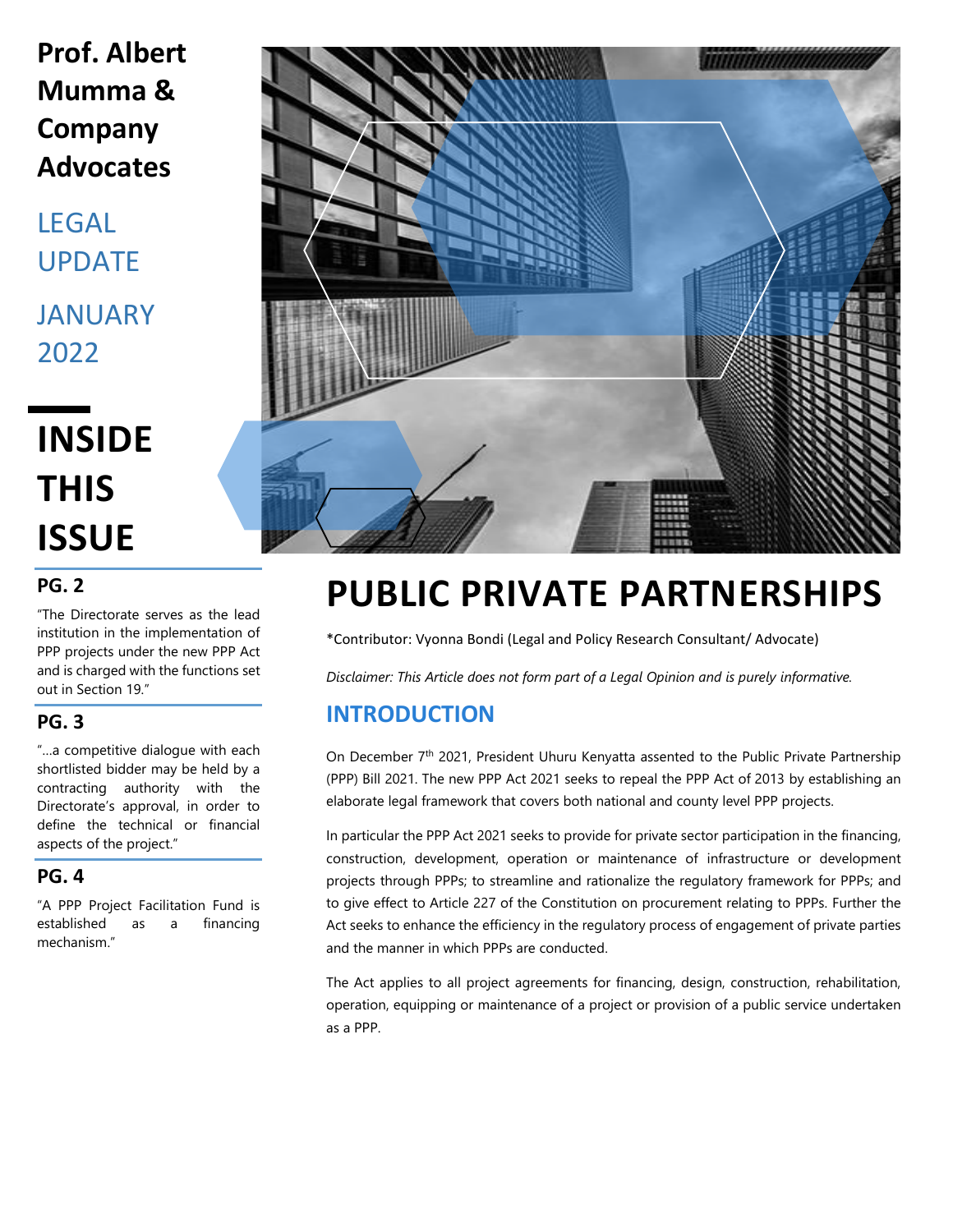

## **The PPP Committee**

Sections 6 to 19 of the PPP Act 2021 provide for the establishment of the PPP Committee, its composition, functions and powers. Such functions and powers include policy formulation; overseeing PPP contract implementation; approval of bid documents, feasibility studies, negotiated contract terms including the cancellation of procurements or termination of project agreements and their variation; monitoring implementation of the Act and carrying out any other pertinent functions.

The provisions under Sections 15 to 19 specifically provide for the establishment of the Directorate of PPPs, its staff, functions and powers. The Directorate serves as the lead institution in the implementation of PPP projects under the new PPP Act and is charged with the functions set out in Section 19 which include originating, guiding and coordinating selection, ranking and prioritization of PPP projects within the public budget framework; overseeing project appraisal and development activities of contracting authorities; leading contracting authorities in project structuring, procurement, tender evaluation, contract negotiation and deal closure; supporting development of PPPs country-wide; on its own accord originating and leading project structuring and procurement in liaison with a contracting authority and overseeing contract management frameworks for projects.

The Directorate is to be headed by the Director-General whose qualifications and tenure is provided for under the Act (Section 16).

#### **PPPs**

The provisions under Sections 20 to 29 generally provide for the procedures to be undertaken in PPPs. The Act also addresses the manner in which parties enter into and execute project agreements (Section 24). The contracting authority is required to implement the directions of the Directorate at every stage of the project. Additionally, where the project involves more than one contracting party, the Directorate is mandated to designate one of the contracting authorities to be the lead.

The duties of the contracting authority include reporting to the Directorate and implement their recommendations; comply with Directorate guidelines and submit any information required by the Directorate or Committee (Section 21(2)). Additionally, a contracting authority other than a county government or county corporation is required to prepare a project list it intends to undertake on a priority basis and submit it to the Directorate for approval (Section 25). A national list and priority list of projects is to be established and maintained by the Directorate (Section 26).

The PPP Act 2021 also provides for the determination of success fees and the cost of delivering a facility or service in relation to a project i.e. recoverable project development cost (Section 29). Additionally, the Act provides for the issuance of government support measures for a PPP including a bid undertaking; a letter of support; a letter of credit; a full or partial letter of guarantee; approval for issuance of partial risk guarantees and political risk insurance; or any other instrument that the Cabinet Secretary for Finance may determine (Section 28).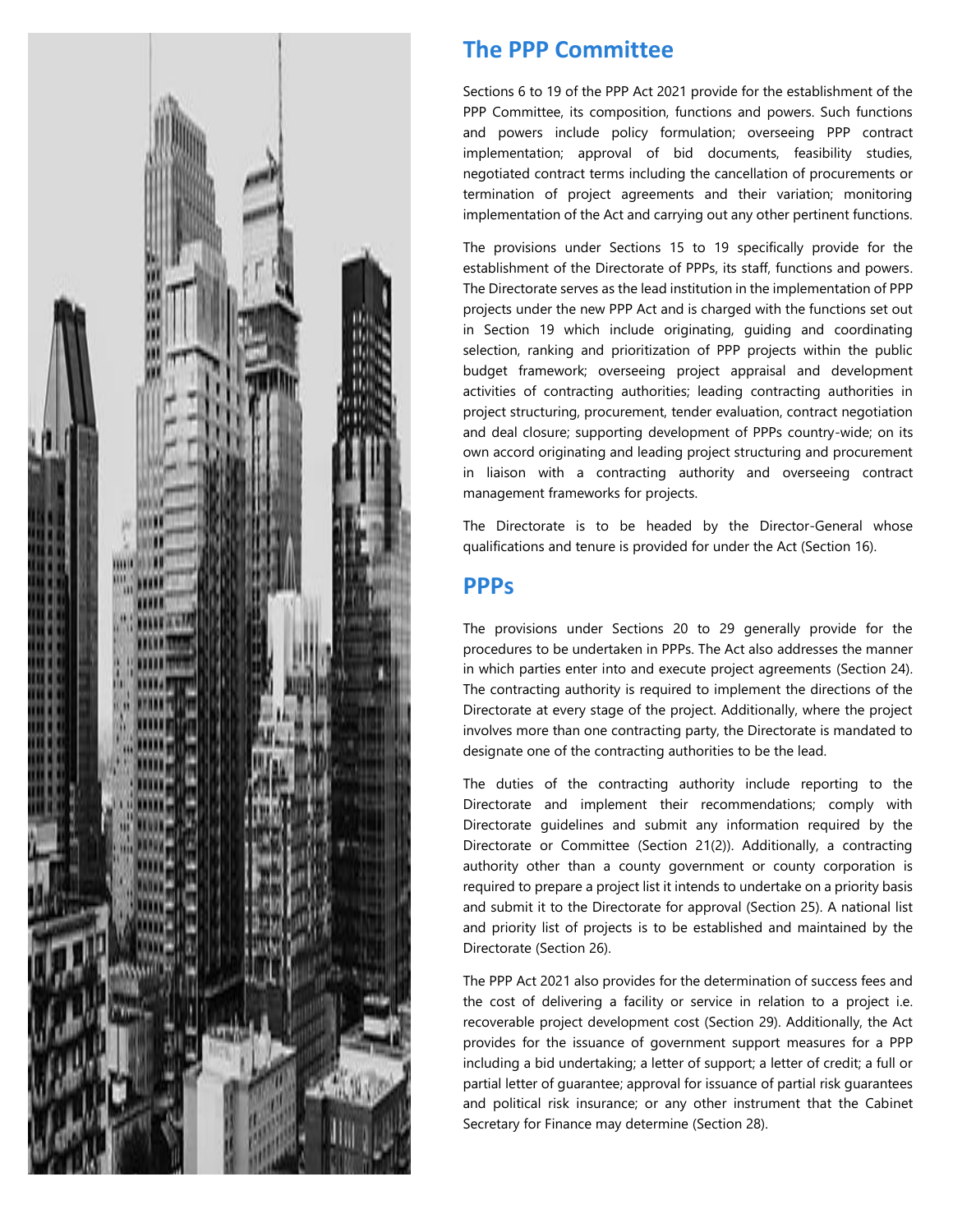

## **Project Identification and Selection of Private Parties**

In consultation with the Directorate, contracting authorities are responsible for the conceptualization or identification of potential projects and undertaking the preparatory and tendering process (Section 30(1)). In doing so, the contracting authority is to consider the strategic and operational benefits compared to the development of the facility or provision of the service by the contracting authority (Section 30(2)).

The contracting authority must also constitute a project implementation team to oversee the structuring and implementation phases of the project (Section 31). Additionally, the 2021 Act provides for the carrying out and approval of a feasibility study which determines the viability of the project (Section 32). Further, the Directorate is required to assess the technical expertise of the contracting authority to procure a project (Section 34(1)). Where such expertise is lacking the contracting authority in consultation with the Directorate will appoint a transaction advisor (Section 34(2)).

## **PPP Procurement Methods**

The procurement methods for PPPs include direct procurement, privatelyinitiated proposals and competitive bidding (Section 37(1)). Applicable procedures during the prequalification of bidders including the establishment of prequalification committees by a contracting authority for this purpose is also provided (Section 46 and 47). Consortiums may also be constituted by bidders intending to bid for a project (Section 52). Additionally, a competitive dialogue with each shortlisted bidder may be held by a contracting authority with the Directorate's approval, in order to define the technical or financial aspects of the project (Section 51(1)).

The new PPP Act also makes provision for the manner in which the evaluation of bids, negotiations and approval processes are to be handled (Section 54, 56, 58 and 59).

Section 61 of the 2021 Act further addresses the manner in which a tender may be cancelled and the publication of information on the results of a tender process.

## **PPPs by County Governments**

Part IV of the PPP Act 2021 specifically addresses PPPs entered into by County Governments. Generally, county governments are responsible for the administration of the overall project development cycle for PPPs entered into with private parties (Section 63). Such PPP projects must undergo a detailed feasibility study (Section 63(3)) and each county must liaise with the Directorate during each phase of the project (Section 63(4)).

Written approval from the Committee and the Cabinet Secretary for finance is a requirement where the feasibility study indicates that a government support measure is required or exceeds the fiscal ability of the county government (Section 63(5)).

The 2021 Act further requires approval of PPP projects from the County Assemblies (Section 64). In addition, county governments are required to make lists of the projects and submit them to the Directorate (Section 65). Finally, the PPP Procurement methods in Part V of the Act apply, with the necessary modifications, to PPP projects undertaken by county governments (Section 66).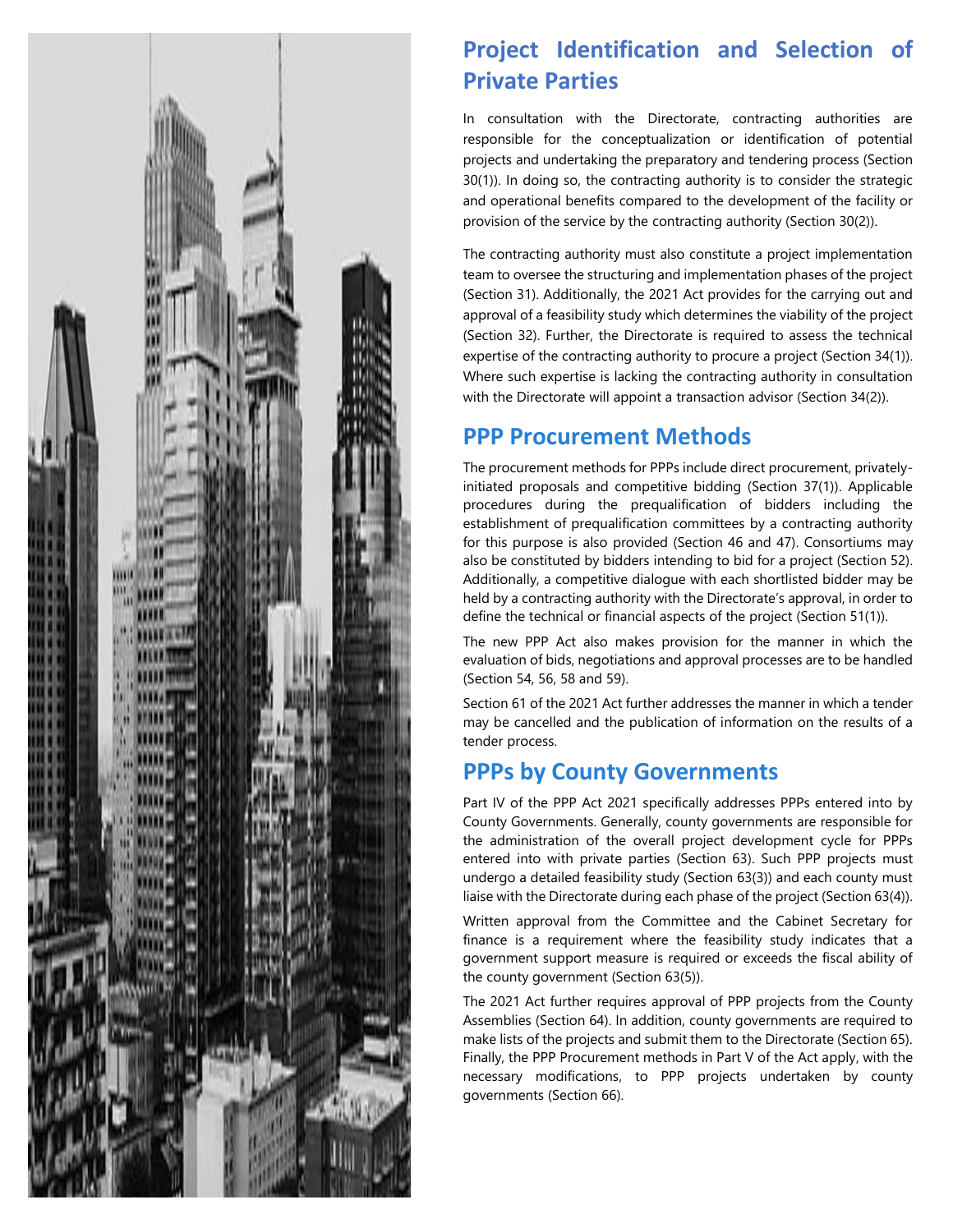

# **Project Companies, Disclosures and Project Agreements**

Upon execution of the project agreement a project company is to be established in accordance with the provisions of the Companies Act 2015 (Section 67(1)).

Once the project agreement is executed, it must be published in at least two newspapers with nationwide circulation and electronic media the results of the tender process (Section 68). The Act further provides for the preparation and amendment or variation of project agreements between the parties (Section 71).

In addition, the Act contains provisions for the implementation and management of projects (Section 72) as well as the establishment of a Petition Committee to determine petitions and complaints in relation to a project (Section 74).

# **Financial and Miscellaneous Provisions**

A PPP Project Facilitation Fund is established as a financing mechanism (Section 75). Sources for the Fund include grants, gifts, donations or other endowments accruing to the Fund; such levies or tariffs imposed on a project; success fees paid by a project company; appropriations-in-aid among others (Section 75(2)). The Fund is to be managed in accordance with Regulations made by the CS in accordance with the Public Finance Management Act 2012 (Section 75(4)).

Section 76 specifically addresses the scrutiny of financial records of a project company or private party by the contracting party or the Directorate. This also entails requirements to prepare audited accounts and other information to the contracting authority or Directorate within 6 months after the end of each financial year (Section 76(3)).

The miscellaneous provision addresses local content by including requirements such as the prioritization to services provided in Kenya (Section 77(1)). In addition offences and penalties are present for violations of the provisions of the Act including prohibitions on participation of state officers and public officers in PPP projects (Section 79); inspection of premises by contracting authorities and the Directorate (Section 80); the application of the Anti-Corruption and Economic Crimes Act 2003 to PPPs (Section 81); the preparation and submission of annual reports (Section 82) and the power of the Cabinet Secretary to make Regulations (Section 83).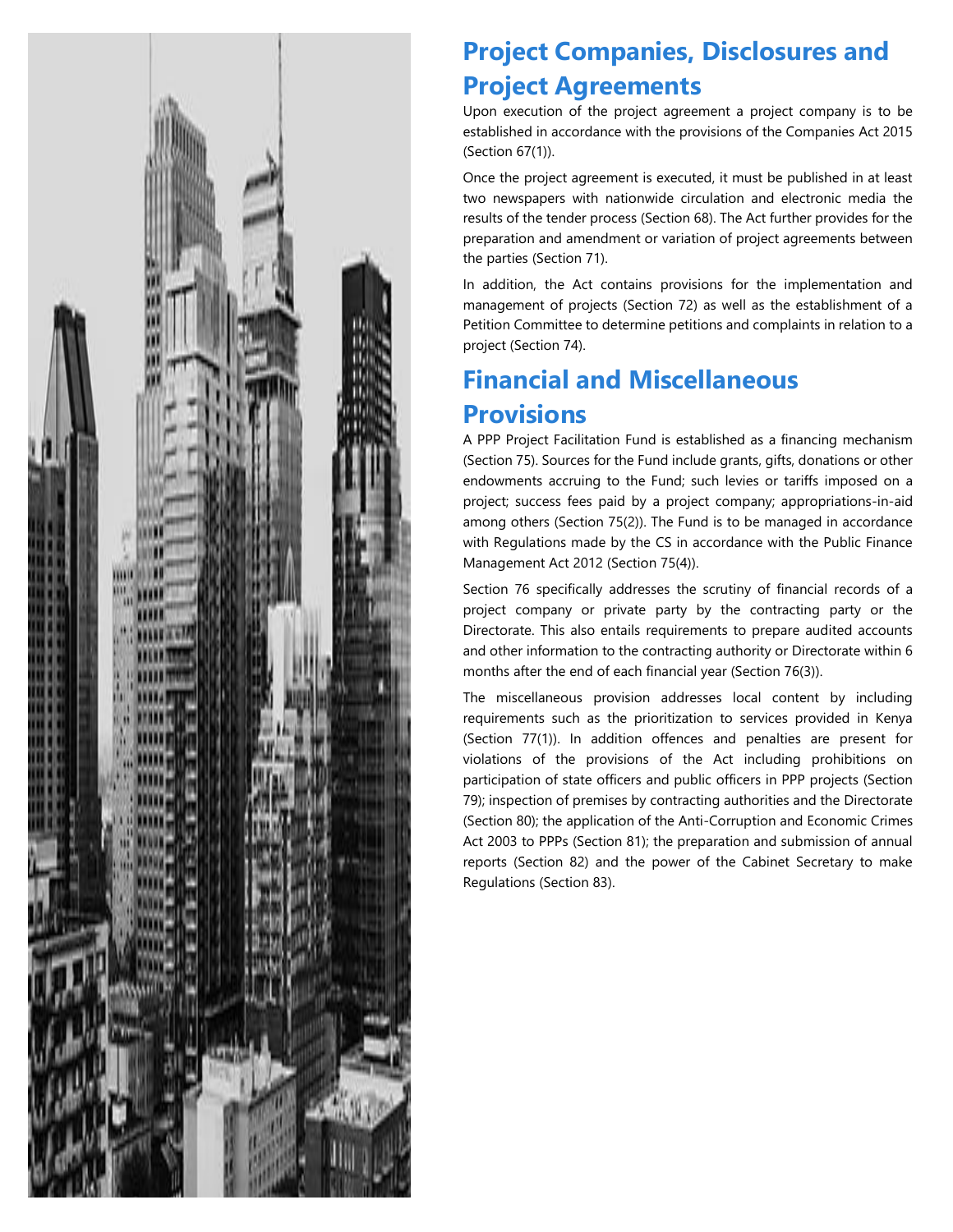

# **CONCLUSION**

The scope of the PPP Act 2021 provides a fairly comprehensive framework for the implementation of PPPs and addresses the gaps in the existing legal framework. The Act is available at: [http://kenyalaw.org/kl/fileadmin/pdfdownloads/Ac](http://kenyalaw.org/kl/fileadmin/pdfdownloads/Acts/2021/ThePublicPrivatePartnershipsAct_No.14of2021.pdf) [ts/2021/ThePublicPrivatePartnershipsAct\\_No.14of2](http://kenyalaw.org/kl/fileadmin/pdfdownloads/Acts/2021/ThePublicPrivatePartnershipsAct_No.14of2021.pdf) [021.pdf](http://kenyalaw.org/kl/fileadmin/pdfdownloads/Acts/2021/ThePublicPrivatePartnershipsAct_No.14of2021.pdf)

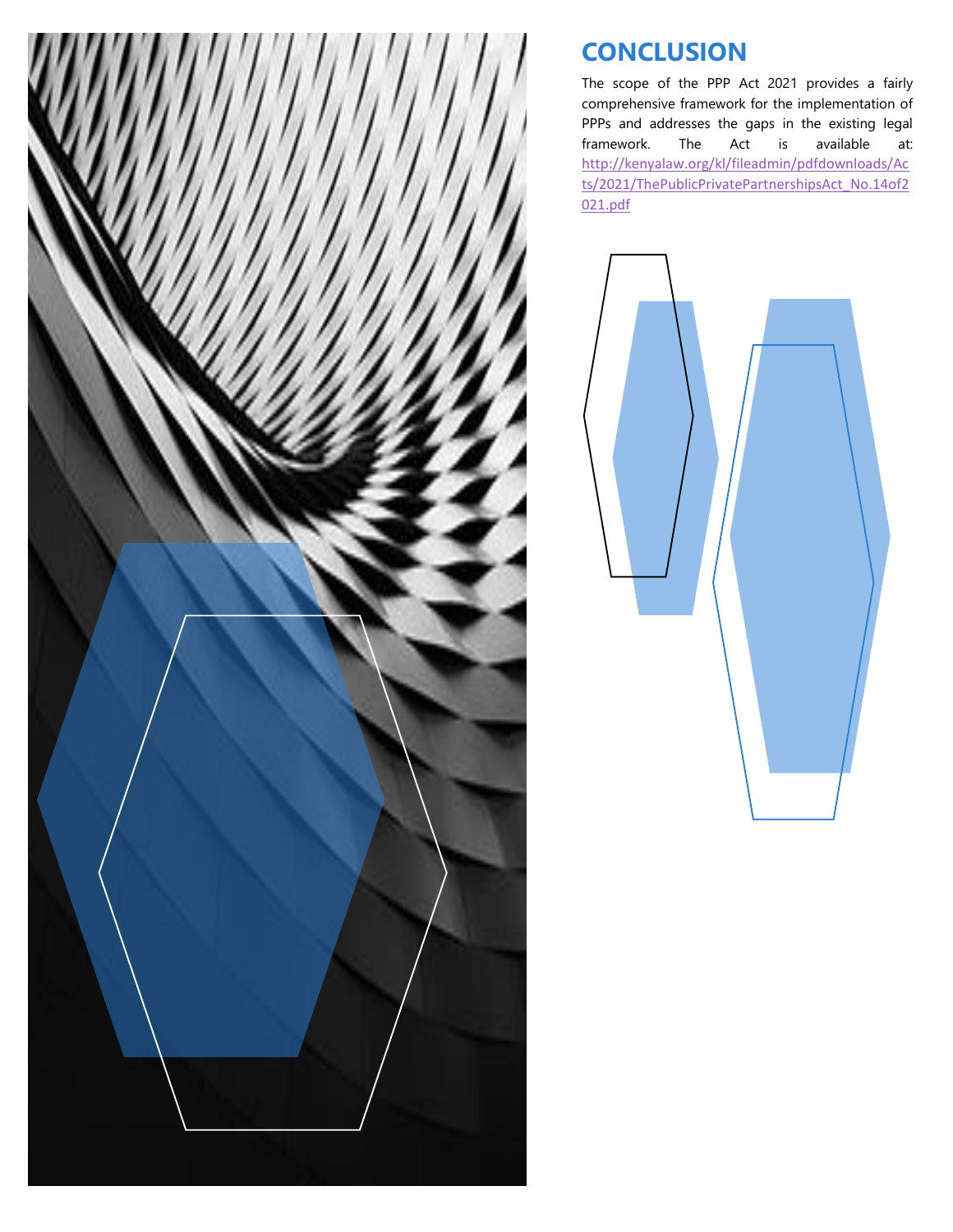

### **YOUR TEAM**



**Prof. Albert Mumma** Team Lead Advocate Nairobi, Kenya



**Brian Ochieng** Advocate Nairobi, Kenya



**Charles Agwara** Litigation & Dispute Resolution Lead Advocate Nairobi, Kenya



**Nicholas Kamande** Advocate Nairobi, Kenya



**Elvis Obok** Advocate Nairobi, Kenya